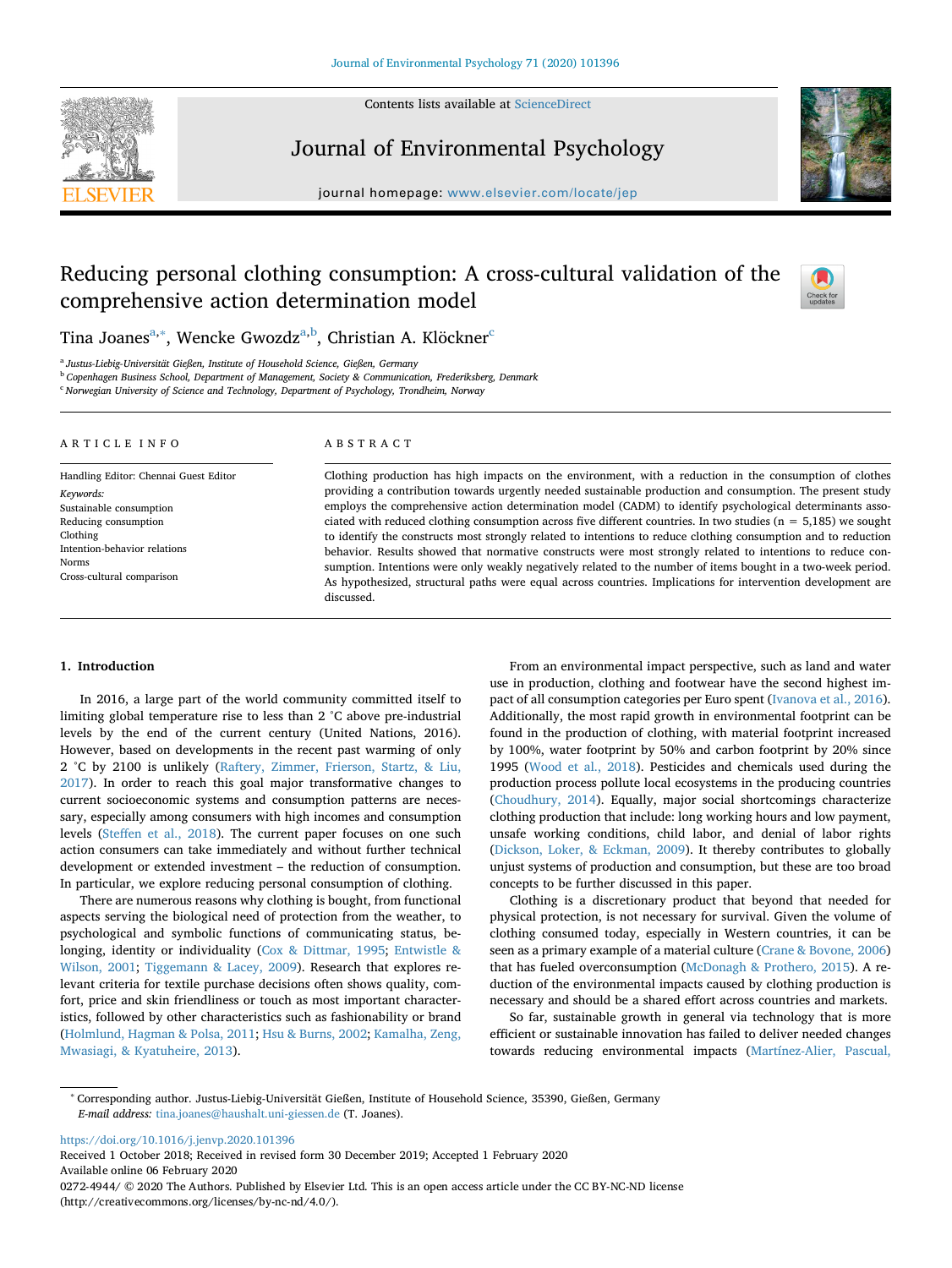[Vivien, & Zaccai, 2010\)](#page-8-11). Therefore, individual consumer decisions to reduce consumption through buying less, or deciding not to buy certain environmentally and ethically harmful products at all, have previously caught scholarly attention [\(Capstick, Lorenzoni, Corner, & Whitmarsh,](#page-8-12) [2014;](#page-8-12) [Chatzidakis & Lee, 2013](#page-8-13); [García-de-Frutos, Ortega-Egea, &](#page-8-14) [Martínez-del-Río, 2016](#page-8-14)). To date, none of these studies have focused on reduced clothing consumption.

For the development of strategies aiming at changing consumers' behavior towards reducing consumption, a systematic approach of 'assessing, understanding, and changing' [\(Steg & Vlek, 2009,](#page-9-3) p. 309) this specific behavior is necessary. According to Steg & Vlek, determinants of the desired behavior must be thoroughly analysed, and interventions aimed at changing current behavior developed with reference to those. The present two studies aim to identify such determinants. They contribute to the existing literature in the following three ways.

Firstly, we identify psychological determinants related to reducing clothing consumption and assess their role across five countries (Germany, Poland, Sweden, the United States and the United Kingdom; see section [1.3](#page-2-0). for detailed discussion of country choice). We use [Klöckner's \(2013\)](#page-8-15) comprehensive action determination model (CADM) as the theoretical framework. While the strength of the CADM lies with the inclusion of a comprehensive array of psychological determinants, some are more important than others in given specific contexts ([Klöckner, 2013](#page-8-15)). The most relevant determinants for reducing clothing consumption are explored in this paper.

Secondly, we improve the measurement of behavior in comparison to studies that are based on self-reported measures across long retrospective periods. Through the more immediate measurement of purchase behavior daily across two weeks, we are able to minimize recall errors and gain a more accurate measure of behavior. Hence, in contrast to past research on goals and motivation, we are able to 'explicitly test the relationship between intention and behavior' ([Sheeran & Webb,](#page-9-4) [2016,](#page-9-4) p. 504).

Thirdly, both analyses together provide valuable input in the design of targeted communication or intervention strategies to foster individual reduction behavior for clothing ([Klöckner, 2015\)](#page-8-16). The current findings are discussed against this practical backdrop and offer a solid foundation for the development of targeted intervention strategies to researchers and practitioners (e.g., NGOs or governmental agencies) across different countries.

The data for the present analysis is drawn from two sources. Firstly, Study 1 is based on an online consumer survey conducted in Germany, Poland, Sweden and the United States. An in-depth description of the purchase behavior of participants in this study, such as number of items purchased and money spent in a three month period, was previously reported in [Gwozdz, Steensen & Müller \(2017\)](#page-8-17). Secondly, daily diary surveys of clothing consumption were conducted in the United Kingdom for Study 2. Both survey studies were conducted as part of two research projects (Trash-2-Cash und Mistra Future Fashion) and therefore contained further measures not reported in the present paper.

## *1.1. The comprehensive action determination model (CADM)*

The CADM is used as a theoretical framework for this research. Its main strength is the integration of three well-established models of proenvironmental and consumer behavior, namely the theory of planned behavior (TPB) ([Ajzen, 1991](#page-8-18)), the norm activation model (NAM) ([Schwartz, 1977\)](#page-9-5) and the value belief norm theory (VBN) ([Stern, 2000](#page-9-6)), each of which has shortcomings. The TPB fails to account for personal norms, while the NAM and VBN neglect the influence of non-normative influences. The CADM integrates both normative and non-normative constructs ([Klöckner, 2013](#page-8-15); [Klöckner & Blöbaum, 2010](#page-8-19)).

In line with the TPB, intentions are the main predictor of behavior in the CADM. Likewise, perceived behavior control is directly linked to behavior. Attitudes towards the specific behavior as well as social norms and perceived behavior control are in turn related to intentions.

Attitudes represent a general evaluation of the favorability of a behavioral alternative. Social norms comprise a person's perceptions about how others behave, so called descriptive norms, and which behavior others expect, so called injunctive norms. Perceived behavior control represents a person's perceptions regarding their ability to perform the behavioral alternative.

Furthermore, in the CADM it is postulated that personal norms can interfere with or support such non-moral motivational constructs like attitudes. Personal norms are felt moral obligations to perform a behavior, and are further direct predictors of intentions besides TPB constructs. In line with NAM and VBN theory, the theoretical assumption in the CADM is that personal norms need to be activated before they can influence intentions and hence environmentally friendly behavior. Activation can occur when a person becomes aware of the negative consequences of their own behavior for the environment and ascribes responsibility for these consequences on themself. Both awareness and responsibility, together with social norms, then activate felt moral obligations towards performing a specific behavior in question.

The CADM has been empirically tested with regards to purchase of fuel-efficient cars ([Nayum & Klöckner, 2014](#page-8-20)), prediction of self-reported recycling behavior ([Klöckner & Oppedal, 2011](#page-8-21)), installation of wood pallet stoves [\(Sopha & Klöckner, 2011](#page-9-7)), and choice of travel mode ([Klöckner & Blöbaum, 2010](#page-8-19)). In altered form, it was applied in the area of sustainable seafood consumption ([Richter & Klöckner, 2017\)](#page-8-22) and recycling behavior at the workplace [\(Ofstad, Tobolova, Nayum, &](#page-8-23) [Klöckner, 2017](#page-8-23)). A meta-analysis across various behaviors, e.g., energy conservation and car use, supports the model ([Klöckner, 2013](#page-8-15)).

Outcome efficacy, the belief that one can help alleviate problems through one's actions, is another construct important in the production of personal norms [\(Schwartz, 1977\)](#page-9-5). Even though outcome efficacy is not often included in studies applying the NAM or CADM, selected previous studies demonstrated its relevance ([De Groot & Steg, 2009](#page-8-24); [Huijts, Molin, & van Wee, 2014;](#page-8-25) [Steg & de Groot, 2010](#page-9-8)). We have included it in our model as relevant for the activation of personal norms.

An overview of our model can be seen in [Fig. 1.](#page-2-1) For this research we applied an abridged form of the CADM, not including two theoretical assumptions stemming from the VBN theory. Firstly, we excluded values that are most distant to behavior from our analysis. Our ultimate goal is to identify psychological determinants that can potentially be targeted with an intervention strategy in order to foster reduced clothing consumption. Values are 'trans-situational goals, varying in importance, that serve as guiding principles in the life of a person or group' ([Schwartz et al., 2012](#page-9-9), p. 664). They are not easy to target with interventions, and therefore are less relevant for the final aim of the current research. Secondly, we disregard the postulated causal chain of constructs as previous research contradicts this assumption [\(Klöckner,](#page-8-15) [2013\)](#page-8-15).

#### *1.2. Overview of the current research*

Two studies were conducted to test the relationships between constructs as proposed by the CADM across countries. For Study 1, the model was used to assess intentions to reduce clothing consumption. For Study 2, we included an improved measurement of behavior collected in a daily diary form. For two weeks participants reported whether they had bought an item or not on a daily basis. This allows us to test the relationship between intentions and behavior. Another important construct included in the CADM is habits as automated behavioral response patterns to cues in stable situations ([Klöckner &](#page-8-26) [Matthies, 2004](#page-8-26); [Verplanken & Aarts, 1999\)](#page-9-10). They are an additional predictor for behavior and weaken the intention-behavior relationship, especially for frequent behaviors. Most studies examine habits in the context of water and energy use, recycling, food choice and transportation ([Kurz, Gardner, Verplanken, & Abraham, 2015](#page-8-27)), as they are frequent behaviors. The average consumer purchases 5.9 items of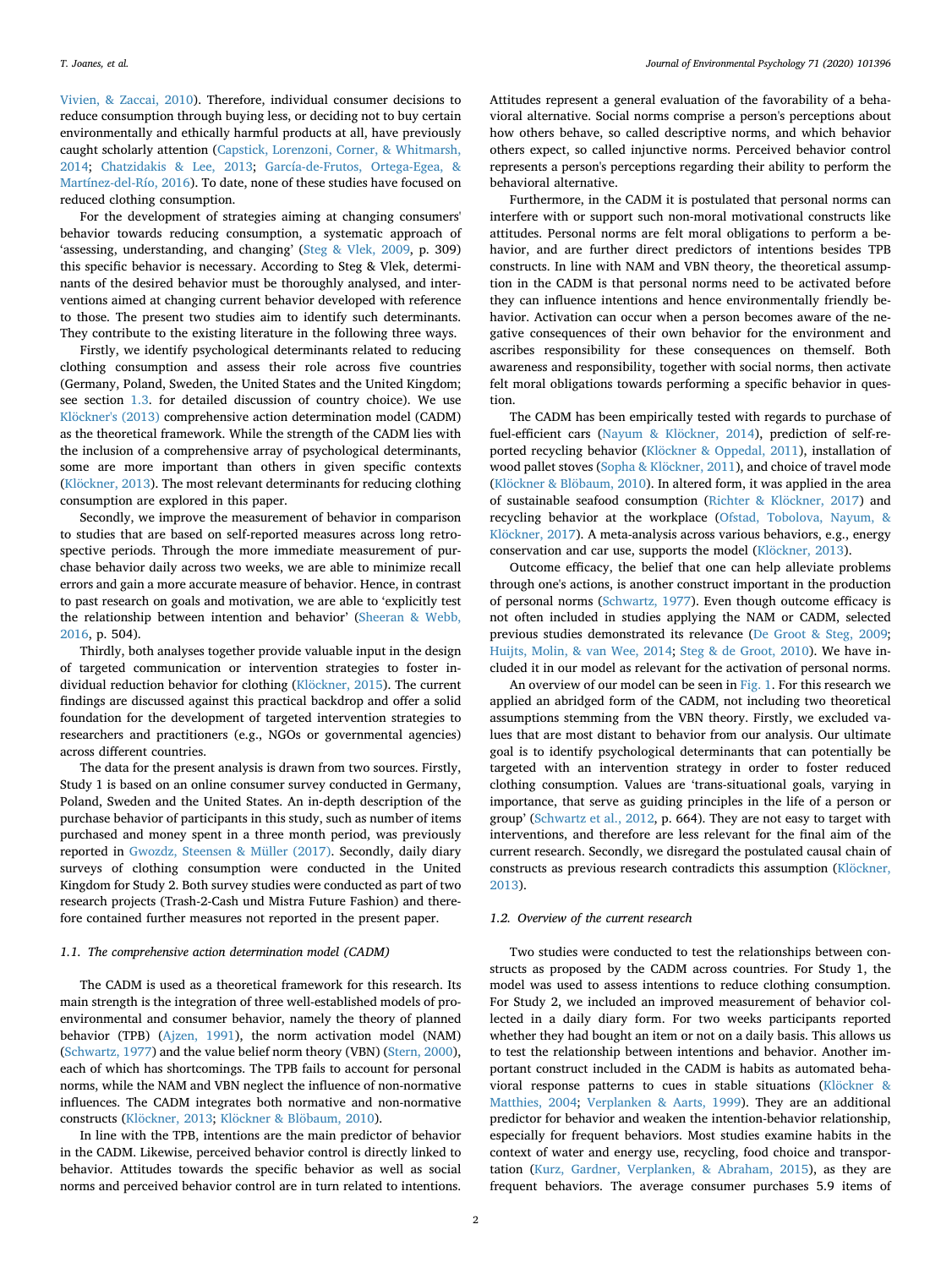<span id="page-2-1"></span>

**Fig. 1.** Abridged CADM as used in this paper (based on [Klöckner & Blöbaum, 2010\)](#page-8-19). Every ellipse represents a latent variable that was measured by three or four indicators. For simplicity reasons the measurement model is not depicted but items are listed in Appendix A. Rectangles represent single item variables. Impulsive purchase behavior and behavior were only included in Study 2. Control variables are depicted in the box on the bottom right.

clothing in a three-month period [\(Gwozdz, Steensen, & Müller, 2017](#page-8-17)), hence clothing purchase is considerably less frequent than other behaviors such as water use or food choices. Moreover, clothing purchase choices are usually related to higher spending and therefore are associated with more deliberation. Habits, on the other hand, are related to a lack of awareness, difficulty to control, and mental efficiency ([Verplanken, 2006\)](#page-9-11). We therefore conclude that for most consumers habits do not exert as strong an influence on clothing purchase behavior as on other more frequent behaviors. At the same time, we cannot exclude that automatic or non-intentional processes, such as through situational cues, influence purchase behavior. In Study 2, we therefore included impulsive purchase behavior as a construct directly related to the number of items bought. Impulsive buyers engage in repetitive buying and purchase larger amounts of unplanned and unneeded items at more frequent intervals than average consumers ([Ridgway, Kukar-](#page-8-28)[Kinney, & Monroe, 2008](#page-8-28)).

In line with selected cross-cultural psychology scholars and biological perspectives, we assume that fundamental psychological processes are shared across humankind and that psychological functioning is invariant across cultures [\(Berry, Poortinga, Segall, & Dasen, 2002](#page-8-29); [Poortinga, 2013](#page-8-30), [2015](#page-8-31); [Wang, 2016;](#page-9-12) [Wang & Ware, 2013](#page-9-13)). We therefore hypothesize that the relationships between the CADM constructs are equal across countries.

## <span id="page-2-0"></span>*1.3. Choice of countries for comparison*

Funding-related considerations set the framework for country choice in this research, with the European funding partners expecting a majority of the countries selected to be European. We base the choice of countries on three main considerations. Firstly, reducing consumption can above all only be a goal for affluent Western societies. Of special interest are countries with a large clothing market and high per capita consumption of clothing items or a projected large growth in annual sales. Secondly, countries with similar cultures provide better comparisons as the probability for differences and of rival hypotheses explaining them are lower ([Boehnke, Lietz, Schreier, & Wilhelm, 2011](#page-8-32); [Van de Vijver & Matsumoto, 2011\)](#page-9-14). By identifying differences and similarities in what otherwise might be considered broadly similar countries, we offer inputs for aspects to emphasize in intervention strategies in given cultural contexts. Lastly, there is a certain advantage in comparing more than two countries as differences can be more meaningfully interpreted in context if compared to at least one additional country, or to a cluster of similar countries ([Boer, Hanke, & He,](#page-8-33) [2018\)](#page-8-33).

Given these three considerations, we decided to focus on five of the largest clothing markets in Western, developed countries: Germany, Poland, Sweden, the United States and the United Kingdom [\(Statista,](#page-9-15) [2018\)](#page-9-15). The main characteristics of the clothing market for each country are summarized in the Supplementary Material. The United States currently is the largest clothing market, both in gross and per capita terms. We therefore chose to include it as an additional non-European country. The United Kingdom is the largest clothing market in Europe with the highest average gross consumption per capita and a high projected growth rate. We have included Germany as a central European country and Europe's second-largest clothing market. To deepen our cross-cultural exploration of psychological determinants, we have also included the largest clothing markets of northern and eastern Europe: Sweden and Poland. Sweden's total market size by revenue is the smallest of all included countries, but its high average gross consumption per capita makes an understanding of its consumer behavior important. By contrast, Poland's consumption per capita is comparatively low. This is not surprising as Poland has by far the lowest median income of all countries compared. Clothing is still a discretionary product, and low levels of income go hand in hand with lower levels of spending and items bought. Nevertheless, Poland has a high expected annual growth rate as well as high revenues due to its large population and thus is a valuable target for intervention strategies fostering reduced consumption.

## **2. Method**

We carried out two studies with a varying focus. Study 1 analysed data from  $N = 4,591$  respondents to a survey that examined the CADM's relationships across Germany, Poland, Sweden and the United States (mean age  $M = 42.17$  years, 56.65% females). Participants were recruited and the survey administered by Qualtrics in autumn/winter 2016/2017. Due to its length the survey was conducted in two parts with a two to four week interval between completion. Through quota sampling participants completing the first part of the survey were a representative sample by sex, age, education and region within each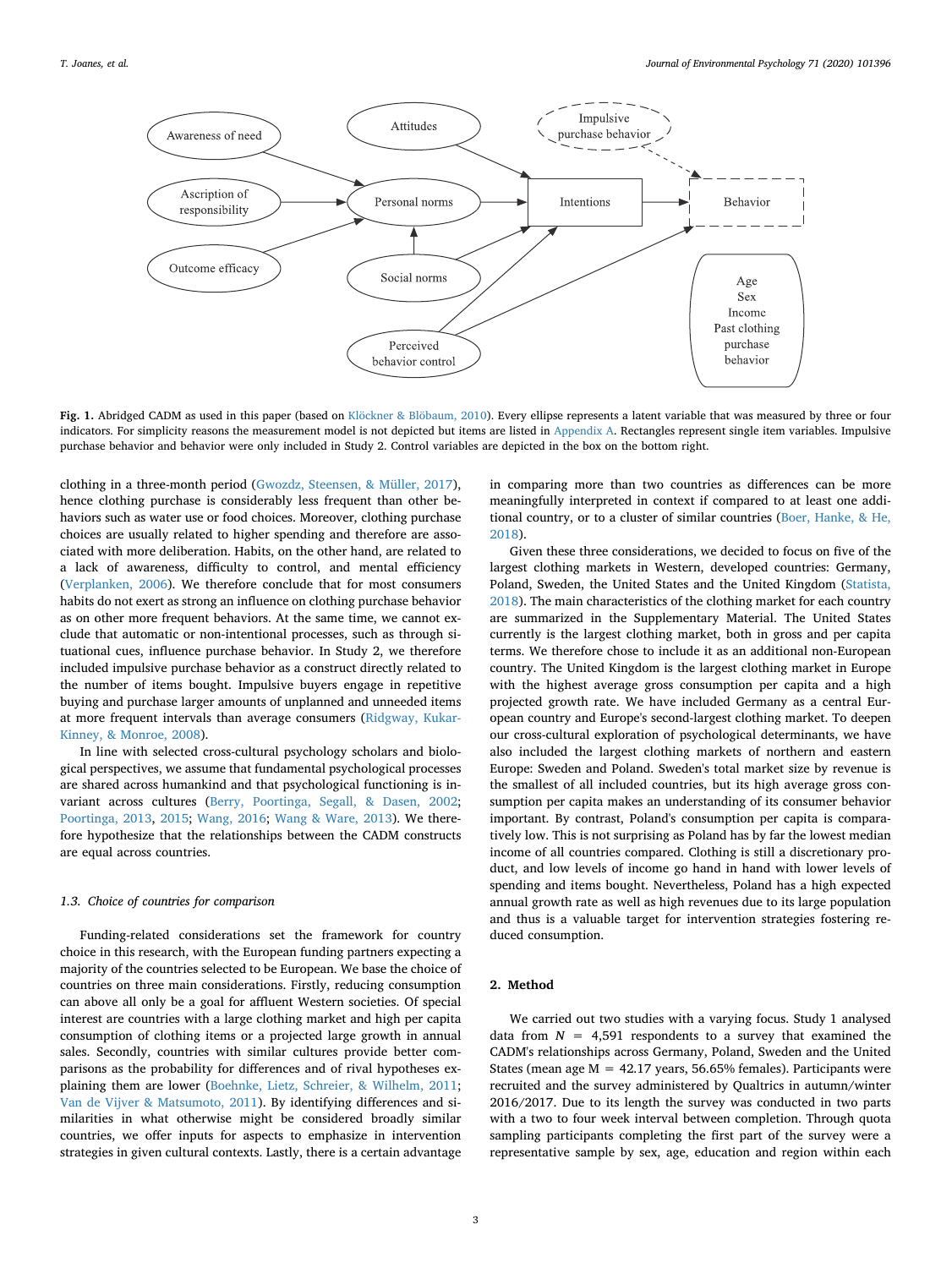country ( $N = 10,363$ ). The participants decided themselves whether to take part in the second part and self-selection led to slight deviations from representativeness (for a more extensive description of the sample see [Gwozdz, Nielsen, & Müller, 2017](#page-8-17)). This research includes all participants that took part in both survey parts. The questionnaire was developed in English and translated by ISO17100 certified translators. Study 1 aims to explain constructs related to intentions to reduce consumption, although intentions do not always translate into behavior ([Sheeran & Webb, 2016](#page-9-4)). Study 2 therefore sheds more light on the intention–behavior relationship by collecting consumption behavior data through daily diaries over 14 days. Daily assessment of behavior enabled the measurement of clothing consumption behavior more precisely than in longer retrospectives. The research was conducted during winter 2017 with a British panel on the platform Prolific. All model constructs were measured with a pre-survey. The final sample consists of  $N = 594$  participants with a mean age of 37.44 and a median monthly net income of £1000. Consequently the sample is younger than the UK population and has a lower median income ([Office for National](#page-8-34) [Statistics, 2019](#page-8-34), [2016](#page-8-35)). Females, which constitute 71% of the participants, are overrepresented. A detailed display of the demographics for each country can be found in the Supplementary Material.

#### *2.1. Measurements*

With the exception of impulsive purchase behavior, we developed our own measurements based on item formulations in existing literature for other consumption contexts [\(De Groot & Steg, 2009;](#page-8-24) [Nayum,](#page-8-36) [Klöckner, & Mehmetoglu, 2016\)](#page-8-36). Participants indicated their answers on a seven-point Likert scale ranging from "strongly disagree" to "strongly agree" if not indicated otherwise. Apart from the behavior and intention items, the same measurements were used in both studies. All items are listed in Appendix A.

## *2.1.1. Behavior and intentions*

Behavior was reported only in Study 2, in which participants were asked to indicate the number of clothing items purchased via daily diary entries, and clothing purchase behavior was defined as the sum of items purchased over the two-week period.

The intention to reduce personal clothing consumption was operationalized in two different ways. In Study 1, intention was assessed in study part two by response to the statement: *In the following, please indicate what applies to you. In the next three months, when buying clothing items, I intend to… Refrain from buying clothing about which I have environmental concerns*. In Study 2, the intention was operationalized as the importance of the goal *to reduce my clothing consumption*, with answer categories ranging from 0 ('I do not have this goal') to 7 ('very important').

# *2.1.2. Awareness of need, ascription of responsibility, outcome efficacy and personal norms*

Three items measured personal norms, e.g., *I feel a strong personal obligation to reduce my personal clothing consumption*. Awareness of need, ascription of responsibility and outcome efficacy were measured with three items each and referred to issues of environmental concern. Example items for awareness of need are: *Please indicate the extent to which you think each of the following issues is a problem. Clothing production uses vast amounts of hazardous chemicals*; for ascription of responsibility: *Please indicate your agreement with each of the following statements. Through my personal clothing consumption, I am contributing to the harm done to the environment*; for outcome efficacy: *Please indicate your agreement with each of the following statements. Through my personal clothing consumption, I can reduce the environmental impact.* In Study 1, all of these items were placed in study part one.

norms (e.g., *People who are important to me… – Reduce their personal clothing consumption)* and injunctive norms (e.g., *People who are important to me… – Suggest that I should reduce my personal clothing consumption*). Attitudes were measured using a seven-point semantic differential scale with four polar adjectives in answer to the question *In general, I think reducing my personal clothing consumption is …,* e.g.*, unimportant-important* or *foolish-wise.* Perceived behavior control was measured with three items, one example being *It is mostly up to me whether or not to reduce my personal clothing consumption in the next three months.* In Study 1, all three constructs were assessed in study part two.

## *2.1.4. Impulsive purchase behavior*

Impulsive purchase behavior is theorized to have a direct impact on behavior, equally to habits, above and beyond other motivational constructs in the CADM. Study 2 contained three measures of impulsive purchase behavior from [Ridgway et al., \(2008\)](#page-8-28) compulsive buying measure: *I consider myself an impulse purchaser*; *I buy things I don't need*; and *I buy things I did not plan to buy*.

## *2.2. Analysis strategy*

Descriptive analyses were conducted in Stata (Version 15.1), and all other analyses were realized in Mplus (Version 8). In a first step, for Study 1, we applied a confirmatory factor analysis to test the measurement model for the combined sample of all four countries. Next, we tested for invariance of the measurement model across countries ([Cheung & Rensvold, 1999](#page-8-37); [Fischer & Poortinga, 2018\)](#page-8-38) before estimating a structural equation model across all countries. Lastly, for Study 2, we conducted a confirmatory factor analysis to test the measurement model and equally estimated a structural equation model for this sample. While both structural models are based on the same measurement model, the difference is the endogenous variable, which is behavioral intention in Study 1 and behavior in a two-week period in Study 2. Furthermore, the model in Study 2 included impulsive purchase behavior as an additional latent factor. The structural models were estimated with maximum likelihood estimation and bootstrapping  $(N = 1,000)$  in order to obtain robust standard errors and 95% confidence intervals for each estimate. Age, gender, income and past clothing consumption behavior<sup>[1](#page-3-0)</sup> were included to control for their influence on intention and in Study 2 also behavior.

# **3. Results**

## *3.1. Study 1*

Reported intentions to reduce clothing consumption were moderate with  $M(SD) = 3.80$  (1.84), range 1-7. Social norms had the lowest reported mean,  $M(SD) = 3.20$  (1.42), range 1-7, and perceived behavior control the highest with  $M(SD) = 5.74$  (1.21), range 1-7. Cronbach's alpha was good ( $\alpha$  > 0.70) for all constructs. It can be noted that the means of the constructs vary across countries. See Supplementary Material for an overview of all constructs, including means, standard deviations, range, internal consistency and correlations.

## *3.1.1. Confirmatory factor analysis and measurement invariance*

The measurement model comprised the latent factors of awareness of needs, ascription of responsibility, outcome efficacy, personal norms, attitudes, social norms and perceived behavior control. Latent factors were allowed to correlate. For the social norm factor, we allowed the error terms of the two items measuring descriptive norms and the two items measuring injunctive norms to correlate. The measurement model

*<sup>2.1.3.</sup> Social norms, attitudes and perceived behavior control*

Social norms were measured with two items each for descriptive

<span id="page-3-0"></span><sup>&</sup>lt;sup>1</sup> Past clothing consumption behavior was operationalized by the number of items bought in the previous three months.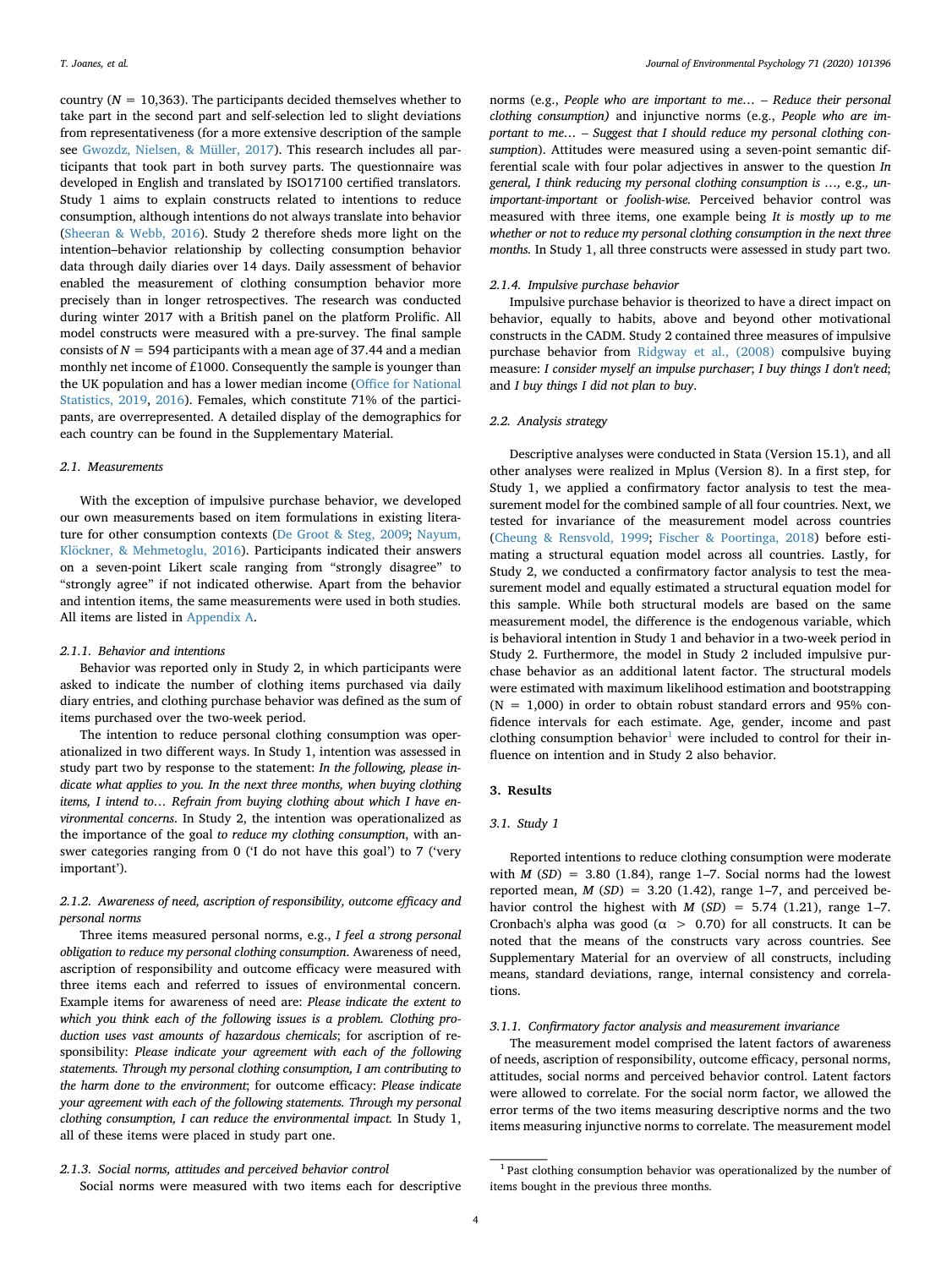#### <span id="page-4-0"></span>**Table 1**

Baseline measurement models for individual countries.

| Country       | N    | $X^2$ | df  | $\gamma^2$ /df P |       | <b>RMSEA</b> | <b>CFI</b> | TLI  | <b>SRMR</b> |
|---------------|------|-------|-----|------------------|-------|--------------|------------|------|-------------|
| All countries | 4591 | 1219  | 207 | 5.89             | .000  | .033         | .987       | .984 | .029        |
| Germany       | 1170 | 430   | 207 | 2.08             | .000. | .030         | .989       | .987 | .029        |
| Poland        | 1105 | 666   | 207 | 3.22             | .000  | .045         | .973       | .967 | .056        |
| Sweden        | 1176 | 521   | 207 | 2.52             | .000  | .036         | .985       | .982 | .031        |
| US            | 1140 | 501   | 207 | 2.42             | .000. | .035         | .984       | .981 | .031        |

Note: RMSEA = Root Mean Square Error of Approximation; CFI = Comparative Fit Index; TLI = Tucker Lewis Index; SRMR = Standardized Root Mean Square Residual; all countries – unconstrained model.

<span id="page-4-1"></span>**Table 2**

Measurement invariance testing.

| Invariance type               | $\gamma^2$ | df  | P    | <b>RMSEA</b> | CFI  | TLI  |
|-------------------------------|------------|-----|------|--------------|------|------|
| Configural Invariance         | 2117.87    | 828 | .000 | .037         | .983 | .980 |
| <b>Full Metric Invariance</b> | 2387.05    | 876 | .000 | .039         | .980 | .977 |
| <b>Full Scalar Invariance</b> | 3634.00    | 924 | .000 | .051         | .965 | .962 |
| Partial Scalar Invariance     | 3267 99    | 923 | .000 | .047         | .970 | .967 |

Note: RMSEA = Root Mean Square Error of Approximation; CFI = Comparative Fit Index; TLI = Tucker-Lewis Index; NFI = Normed Fit Index.

fitted the data well across all countries  $(\chi^2)$  (207,  $N = 4591$  = 1218.61,  $p < .001$ ,  $\chi^2/df = 5.89$ , CFI = 0.99, TLI = 0.98, RMSEA =  $0.03$  (90% CI [0.03, 0.03], SRMR = 0.03)) ([Iacobucci, 2010](#page-8-39)). Standardized loadings of all indicators on their respective latent factor were satisfactory (all  $> 0.70$  with the exception of two items). The model equally fitted the data well in each country (see [Table 1\)](#page-4-0), confirming *configural invariance*. Chi-square statistics were significant, but chi-square tests often result in significant p-values due to large sample size effects [\(French & Finch, 2006](#page-8-40)). We therefore report  $\chi^2$ /df as additional goodness of fit indicator. All other goodness of fit indicators including  $\chi^2$ /df showed an acceptable model fit [\(Hu &](#page-8-41) [Bentler, 1999\)](#page-8-41).

*Metric and scalar invariance* were established in the following steps. [Table 2](#page-4-1) contains information on the goodness of fit indicators for each invariance model, while [Table 3](#page-4-2) depicts changes in model fit. Metric invariance was met, but the change in model fit for the full scalar invariant model was above the most commonly accepted threshold of −0.01 for the CFI and TLI ([Putnick & Bornstein, 2016\)](#page-8-42). Hence, for reaching partial scalar invariance, the item intercept of the item *I will have control over reducing my personal clothing consumption within the next three months* was allowed to be freely estimated for the group of Polish respondents. The fit of the partial scalar invariant measurement model was overall adequate with  $χ2$  (923, N = 4591) = 3267.99, p < .001,  $\chi^2$ /df = 3.54, CFI = 0.97, TLI = 0.97, RMSEA = 0.05 (90% CI [0.05, 0.05]) and SRMR =  $0.05$  (*Iacobucci*, 2010). All indicators showed satisfactory loadings on their respective latent factor across all countries (all > 0.7 except for the freely estimated item named above).

## *3.1.2. Structural model and direct effects*

We tested the relationships between the CADM constructs and the intention to not buy clothing items due to environmental concerns in

## <span id="page-4-2"></span>**Table 3**

| Changes in model fit.                                                                                                |                              |                |                                  |                      |                               |                               |  |
|----------------------------------------------------------------------------------------------------------------------|------------------------------|----------------|----------------------------------|----------------------|-------------------------------|-------------------------------|--|
| Invariance type                                                                                                      | $\Delta \gamma^2$            | Adf            | P                                | <b>ARMSEA</b>        | ACFI                          | ATLI                          |  |
| Configural Invariance<br><b>Full Metric Invariance</b><br><b>Full Scalar Invariance</b><br>Partial Scalar Invariance | 269.18<br>1516.13<br>1150.12 | 48<br>96<br>95 | $\Omega$<br>$\Omega$<br>$\Omega$ | .002<br>.014<br>.010 | $-.003$<br>$-.018$<br>$-.013$ | $-.003$<br>$-.018$<br>$-.013$ |  |

Note: RMSEA = Root Mean Square Error of Approximation; CFI = Comparative Fit Index; TLI = Tucker-Lewis Index; NFI = Normed Fit Index.

Germany, Poland, Sweden and the United States in a structural equation model. At the same time, we tested for the applicability of the model across all countries. The fit of the structural model across all countries was adequate, with  $\chi$ 2 (1399, N = 4591) = 5843.94,  $\chi^2$ /  $df = 4.18$ ,  $p < .001$ , CFI = 0.94, TLI = 0.94, RMSEA = 0.05 (90% CI [0.05, 0.05]), SRMR = 0.07 ([Iacobucci, 2010](#page-8-39)). This model with structural path coefficients restricted to be equal across countries fitted the data only marginally worse than the model with structural path coefficients estimated freely for each country ( $\chi$ 2 (1363, N = 4591) = 5644.03,  $\chi^2$ /df = 4.14, p < .001, CFI = 0.95, TLI = 0.94, RMSEA =  $0.05$  (90% CI [0.05, 0.05]), SRMR = 0.07), A χ2-difference test between the constrained and unconstrained model was significant with  $\Delta y$  (36, N = 4) = 199.91, p < .001. Equal to the χ2 fit statistic the χ2-difference test is sensitive to large sample sizes ([Cheung & Rensvold, 1999;](#page-8-37) [French & Finch, 2006](#page-8-40)). We therefore quantified the magnitude of the  $\chi$ 2 difference by calculating Cohen's effect size measure  $w = 0.035$ , which is a small effect. Moreover, all other goodness of fit indicators except the CFI were the same across both models. Together these confirmed our hypothesis of equal paths across countries. Unstandardized path coefficients were equal across all countries and are depicted in [Fig. 2](#page-5-0). Awareness of need (β = 0.31,  $p \sim .001$ ), outcome efficacy ( $\beta = 0.36$ ,  $p \sim .001$ ) and social norms (β = 0.35, p < .001) had similarly strong, significant, positive relationships with personal norms. Ascription of responsibility had a significantly positive, but smaller link with personal norm ( $\beta = 0.06$ , p < .001). Personal norm had the strongest significantly positive direct relationship with intention to reduce clothing consumption (β = .38, p < .001). Attitudes and social norms were equally, if also less strongly, significantly positively linked to intention ( $\beta = 0.24$ , p < .001 & β = 0.29, p < .001, respectively). Perceived behavior control was not significantly related to intentions. Standardized path coefficients and explained variance values for each country are listed in the Supplementary Material.

## *3.1.3. Indirect effects and control variables*

In addition to direct effects, unstandardized indirect effects mediated through other model constructs were of interest. Social norms had a significant, positive, indirect relationship with intention (β = 0.13, 95% CI [0.11, 0.15]). The total unstandardized effect of social norms on intentions was  $β = 0.42, 95%$  CI [0.38, 0.47]. Furthermore, awareness of need (β = 0.12, 95% CI [0.10, 0.14]), ascription of responsibility  $(β = 0.02, 95% CI [0.01, 0.03])$  and outcome efficacy  $(β = 0.13, 95%$ CI [0.12, 0.15]) were all indirectly positively linked with intentions. Of the control variables, income was significantly negatively related to intentions to reduce consumption (β = −0.02, p < .05).

#### *3.2. Study 2*

We found that respondents bought on average *M* (*SD*) = 2.11 (2.86) items (range 0–25) in the two-week period (see Supplementary Material for the distribution of number of items bought). 147 participants (24.75%) reported not to have an intention to reduce clothing consumption. Eliminating them before calculating the mean intention showed a moderate intention with  $M(SD) = 3.54$  (1.73), range 1-7. Cronbach's alpha was good for all constructs ( $\alpha > 0.70$ ). Similar to Study 1, social norms were reported the lowest,  $M(SD) = 2.88$  (1.45), range 1–7, and perceived behavior control the highest with *M*  $(SD) = 5.87$  (1.11), range 1–7. A descriptive overview of all constructs is provided in the Supplementary Material.

#### *3.2.1. Confirmatory factor analysis*

The fit of the measurement model was good overall with  $\gamma$ 2 (269,  $n = 594$ ) = 558.07,  $p < .001$ ,  $\chi^2/df = 2.07$ , CFI = 0.98, TLI = 0.97, RMSEA = 0.04 (90% CI [0.04, 0.05]) and SRMR = 0.04 ([Iacobucci,](#page-8-39) [2010\)](#page-8-39). Standardized loadings of all indicators on their respective latent factor were satisfactory (all  $> 0.75$  except for two items).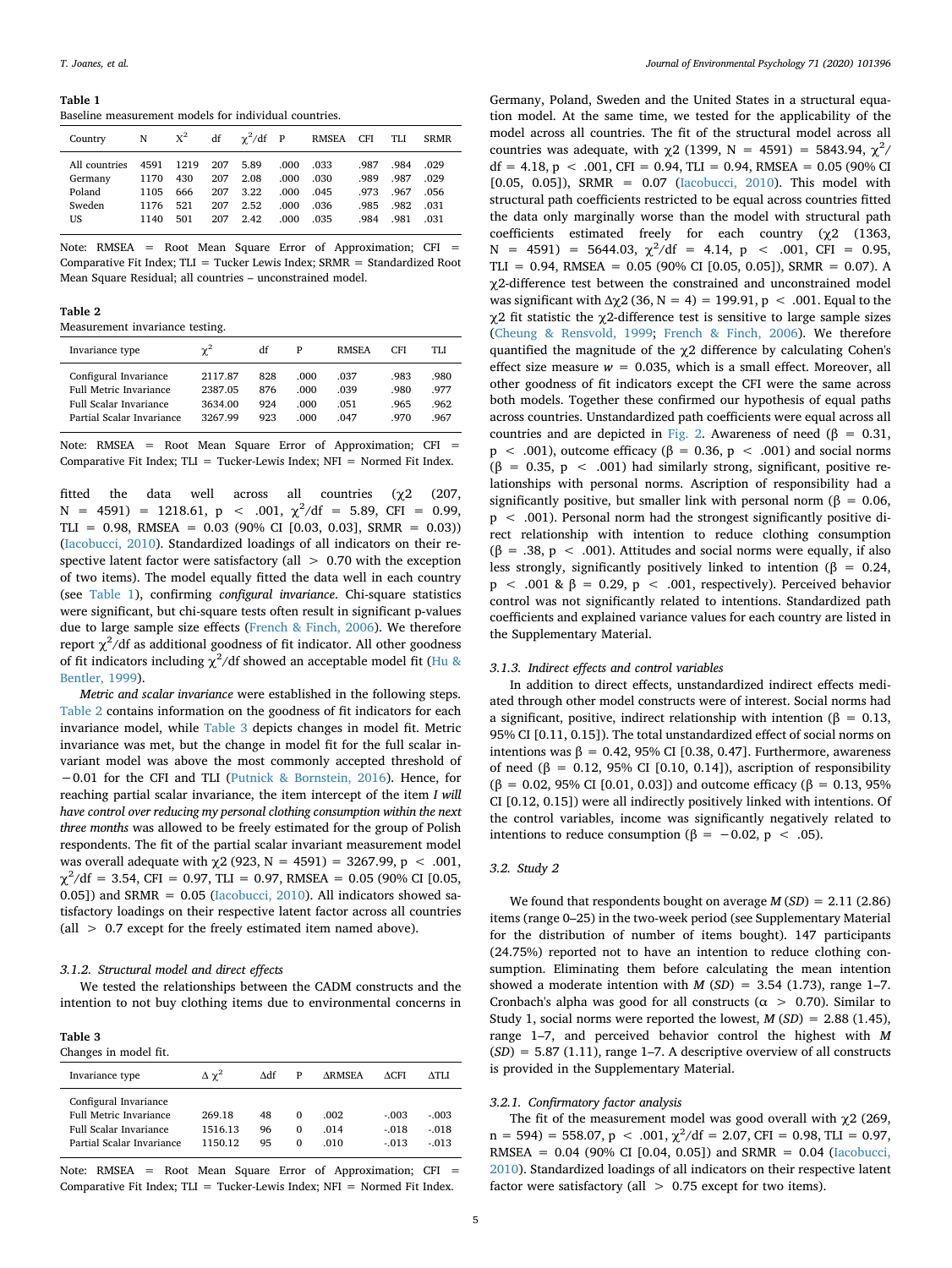<span id="page-5-0"></span>

**Fig. 2.** Results of the structural equation model (Study 1), unstandardized structural coefficients (\*p ≤ .05; \*\*p ≤ .01; \*\*\*p ≤ .001).

## *3.2.2. Structural model and direct effects*

Our research tested the relationships between the same<sup>2</sup> model constructs like in Study 1, but included a measure of purchase behavior in a two-week period as well as impulsive buying. The fit of the structural model was adequate, with  $\chi$ 2 (418, N = 594) = 1042.36, CMIN/  $DF = 2.50, p < .001, CFI = 0.95, TLI = 0.94, RMSEA = 0.05 (90\%)$ confidence interval = [0.05, 0.05]), SRMR = 0.06 [\(Iacobucci, 2010\)](#page-8-39). Standardized coefficients are provided in the Supplementary Material, and unstandardized path coefficients are reported in the following. Awareness of need and social norms had the strongest significant positive relationship with personal norms by point estimate (β = 0.36, p < .001 & β = 0.31, p < .001, respectively). Ascription of responsibility and outcome efficacy showed a weaker relationship (β = 0.19, p < .01 & β = 0.22, p < .01, respectively). However, the 95% confidence intervals of all four factors overlapped, indicating a potentially similar relevance of all four for personal norms. In line with Study 1, the strongest significant positive direct relationship existed between personal norms and the goal to reduce clothing consumption ( $\beta$  = .55, p < .001). Social norms were significantly positively linked to the goal of reducing, but the magnitude was smaller ( $\beta$  = 0.24,  $p$  < .01). Attitudes were marginally significantly linked (β = 0.14, p = .055) and perceived behavior control again was not significantly related to intentions. However, perceived behavior control was significantly negatively related to purchase behavior in a two-week period, indicating that the more participants believed they were able to reduce their consumption the less they bought in that period ( $\beta = -0.30$ , p < .05). Impulsive purchasing was significantly positively connected to purchase behavior (β = 0.29, p < .01). The goal to reduce consumption showed a significant, yet weaker, negative relationship with items purchased ( $\beta = -0.10$ ,  $p = .05$ ).

## *3.2.3. Indirect effects and control variables*

Unstandardized indirect effects are reported in the following. Personal norms ( $β = -0.06, 95%$  CI [-0.11, -0.01]) and social norms  $(\beta = -0.04, 95\% \text{ CI}$  [-0.08, -0.01]) were indirectly linked to purchase via intentions. Notably, the upper limit of the 95% confidence interval is close to zero for each. Furthermore, indirect effects on the intention

to reduce consumption via personal norms were significant. Awareness of need (β = 0.20, 95% CI [0.11, 0.28]), ascription of responsibility (β = 0.10, 95% CI [0.04, 0.16]), outcome efficacy (β = 0.12, 95% CI [0.05, 0.21]), and social norms (β = 0.17, 95% CI [0.10, 0.23]) were all significantly indirectly related to intentions. None of them were significantly indirectly linked to purchase behavior.

Past clothing consumption behavior was negatively linked to intentions to reduce consumption (β = -0.16, p < .05) and positively to purchases (β = 0.60, p < .01). Sex was positively related to the number of items purchased (β = 0.96, p < .001), indicating that women had bought significantly more items.

## **4. Discussion and conclusion**

The aim of this research is to identify the most relevant psychological determinants for reduced clothing consumption across different countries. Two normative constructs are strongly related to intentions to reduce consumption, personal norms and social norms. These results were robust in a large nearly representative sample as well as in a smaller non-representative sample. As hypothesized, the relationships between model constructs thereby are the same (Study 1) or similar (Study 2) across countries.

We also aimed to test the often only assumed role intentions play for behavior ([Sheeran & Webb, 2016\)](#page-9-4), and therefore included an improved measure for number of clothing items bought and examined the relationship with reduction intentions. Possible explanations for the high average number of items bought in Study 2 can be the higher number of women in this sample. As seen in Study 1, women buy significantly more clothing than men. An alternative explanation is that perhaps clothing purchases reported retrospectively are often an underestimation of the number of items bought, and the daily reporting in the current study made it easier to report all items.

The results reveal that intentions were only weakly related to purchase behavior. We find a significant and negative, yet small relationship between intentions to reduce clothing consumption and the number of items bought in the two-week period. Moreover, intentions are not significantly linked to past behavior in Study 1. This reflects the so-called 'intention-behavior-gap' [\(Sheeran & Webb, 2016](#page-9-4); [Sniehotta,](#page-9-16) [Presseau, & Araújo-Soares, 2014](#page-9-16)) and our research aligns with previous work e.g., in the area of recycling [\(Davies, Foxall, & Pallister, 2002](#page-8-43)). Intentions can be of great importance to reach long-term goals, but

<span id="page-5-1"></span> $2$ We treat the goal to reduce consumption as conceptually equal to the intention of not buying a clothing item due to environmental concern ([Gollwitzer,](#page-8-44) [Fujita, & Oettingen, 2008\)](#page-8-44).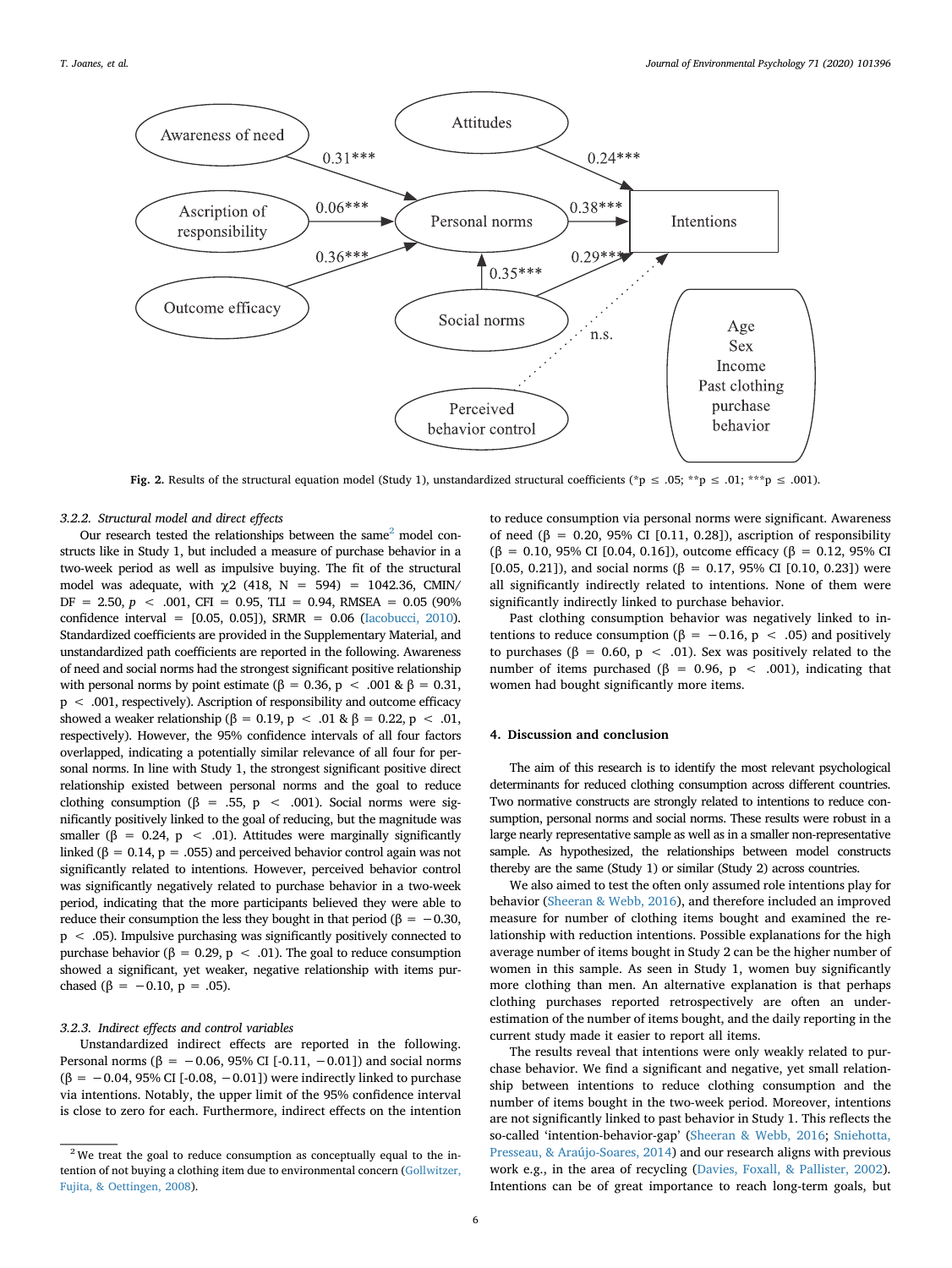people who intend to change their behavior in the future do not necessarily act upon their intentions. Such intention-behavior inconsistencies can be caused by, for example, characteristics of the intention itself or challenges people encounter during implementation. Intention quality and strength, environmental conditions and self-regulatory capacities can all play a role. Therefore, to foster behavior change additional strategies beyond intention formation need to be considered.

Our research included past purchase behavior to reflect average level of clothing consumption and control for its influence on intentions to reduce consumption and number of items bought. Past behavior was found to have the strongest positive relationship with purchase, which is in line with previous findings that past behavior is a good predictor of future behavior ([Sheeran, 2002](#page-9-17)). This is especially the case in stable contexts ([Ajzen, 2002](#page-8-45)). The relationship between past and future behavior sometimes is interpreted as a sign of habitual processes, yet this interpretation is also criticized [\(Verplanken, 2006](#page-9-11); [Verplanken & Aarts,](#page-9-10) [1999\)](#page-9-10). Likewise, we find impulsive purchase behavior linked to both past and future purchase behavior. Together, it points towards one potential interpretation that buying clothing can be to some extent an automatic or at least non-intentional process.

Personal norms were found to have the strongest direct positive relationship to behavioral intentions, which highlights the moral nature of motivations to reduce clothing consumption. The results were confirmed for both the intention to reduce due to environmental concerns, as well as a general intention to reduce clothing consumption. This aligns with previous research that found personal norms related to, for example, buying environmentally friendly products or organic food ([Aertsens, Verbeke, Mondelaers, & Huylenbroeck, 2009;](#page-8-46) [Onwezen,](#page-8-47) [Antonides, & Bartels, 2013](#page-8-47)) and purchase of hybrid or electric vehicles ([Nordlund & Garvill, 2002](#page-8-48)). Personal norms are strongly related to social norms and awareness of need in both studies and to outcome efficacy particularly in Study 1.

The total effect of social norms on intentions, including mediated effects through personal norms, is positive and of comparable magnitude to the relationship between personal norms and intentions in Study 1. In Study 2, social norms showed the second strongest relationship with intentions. The role of social norms for intentions differed in previous studies, with some studies reporting only an indirect relationship between social norms and intentions, for example in the use of renewable energy sources [\(Fornara, Pattitoni, Mura, & Strazzera,](#page-8-49) [2016\)](#page-8-49), or recycling ([Klöckner & Oppedal, 2011](#page-8-21)). Others report a direct relationship with intentions, for example in the use of public transport ([Donald, Cooper, & Conchie, 2014;](#page-8-50) [Klöckner & Blöbaum, 2010\)](#page-8-19). One possible explanation can lie with the assumption that social norms exert a stronger influence on behaviors that are more easily observed by others [\(Vesely & Klöckner, 2018](#page-9-18)). While a reduction in the number of clothing articles bought cannot be directly visible to others, clothing itself is a highly visible behavior and therefore perhaps under more influence among social norms. At the same time participants indicated to a limited extent that they perceive descriptive or injunctive norms to reduce clothing consumption. This is possibly caused by prevalent marketing techniques and advertisements that suggest it is the norm to buy new clothing items and go with changing trends.

Perceived behavior control was not related to intentions, but to purchase behavior in a two-week period. The missing relationship between perceived behavior control and intentions is in contrast to previous studies, which found perceived behavior control important in, for example intentions to visit a green hotel ([Han, 2015](#page-8-51); [Han, Hsu, & Sheu,](#page-8-52) [2010\)](#page-8-52) or buy green products ([Paul, Modi, & Patel, 2016\)](#page-8-53), willingness to pay for park conservation [\(López-Mosquera & Sánchez, 2012\)](#page-8-54), or environmentally friendly travel mode choice [\(Klöckner & Blöbaum,](#page-8-19) [2010\)](#page-8-19). Moreover, means of the perceived behavior control latent factor were high across all countries. This points towards one benefit of reducing clothing consumption we already mentioned in the introduction; it is an easy behavior that most consumers theoretically can implement immediately without further resources such as knowledge,

time or money. The finding is also in line with [Ajzen \(1991\)](#page-8-18) who argued that in situations where normative influences are strong, perceived behavior control might be less related to intentions.

#### *4.1. Practical implications*

Across all countries, the current research identified personal and social norms as two important determinants to be addressed in intervention strategies. Results show that an increase in perceived personal norms potentially could be reached with focused messages, such as on the environmental impact of clothing (awareness of need) as well as on possibilities to alleviate such impacts through own reduced consumption (outcome efficacy). Awareness of need can be raised through information provision, e.g., in large-scale advertisement campaigns. To communicate outcome efficacy it is better to be content specific. Tailored information on, for example, how much water and energy can be saved through the reduction of one's personal clothing consumption can enhance the perception of outcome efficacy and is therefore valuable in potential intervention strategies. There is a difference in possibilities for communicating social norms. Results show that there might not be a strong social norm for consuming less in a given country or consumers' immediate context, and hence it is difficult to make consumers perceive such a social norm.

While the above discussed relationships were found to be equal across countries, means of all constructs varied across countries (see Supplementary Material). Such mean differences are explorative in nature and not further discussed in this paper. However, they are point of departure for programs aiming at changing behavior and therefore potentially relevant for the choice of communication strategies. A more detailed analysis of these differences and their implications can be a promising avenue for future research.

One more possibility in reducing consumption may lie in contemplating past purchases, and in how far these are perceived as necessary and valuable now. Instructing reflections about impulsive purchases might enable consumers to become aware of unnecessary purchases and reduce consumption in the future.

Lastly, designers of all policy or intervention strategies following these pathways towards increasing intentions must remember that the effect of intentions on behavior might be limited. Further strategies facilitating a translation from intentions into behavior need to be applied, e.g., goal setting, implementation intentions and if-then plans, as well as strategies derived from self-regulation theory [\(Bamberg, 2013](#page-8-55); [Nielsen, 2017](#page-8-56); [Sheeran & Webb, 2016](#page-9-4)).

## *4.2. Limitations and future studies*

While discussing the merits of the current research, we need to also note some weaknesses and avenues for future research. Firstly, the measurement of reduced consumption can be further improved. We used a generally improved measurement of behavior in Study 2. However, diary data across only a two-week period might be prone to noise and not reflect consumers' real purchase behavior, as many days can pass without a single purchase, and multiple pieces can be purchased at the same time. Future studies could follow consumers for a longer period and with weekly or bi-weekly (rather than daily) reports on the number of items purchased, as most customers can recall purchases made in the previous week or two.

Secondly, the variance explained in purchase behavior across the twoweek period is rather low. This points towards the importance of other variables that influence purchase behavior and are not assessed in the current study. Such can be many and varied e.g., personality variables like materialism or fashion involvement. Future studies could further investigate the role purchasing clothing plays above and beyond the mere acquiring of a new garment, e.g., novelty seeking or rewarding oneself, and explore the extent to which less carbon-intense pastimes might fulfill these needs. Moreover, future studies could put a focus on contextual factors that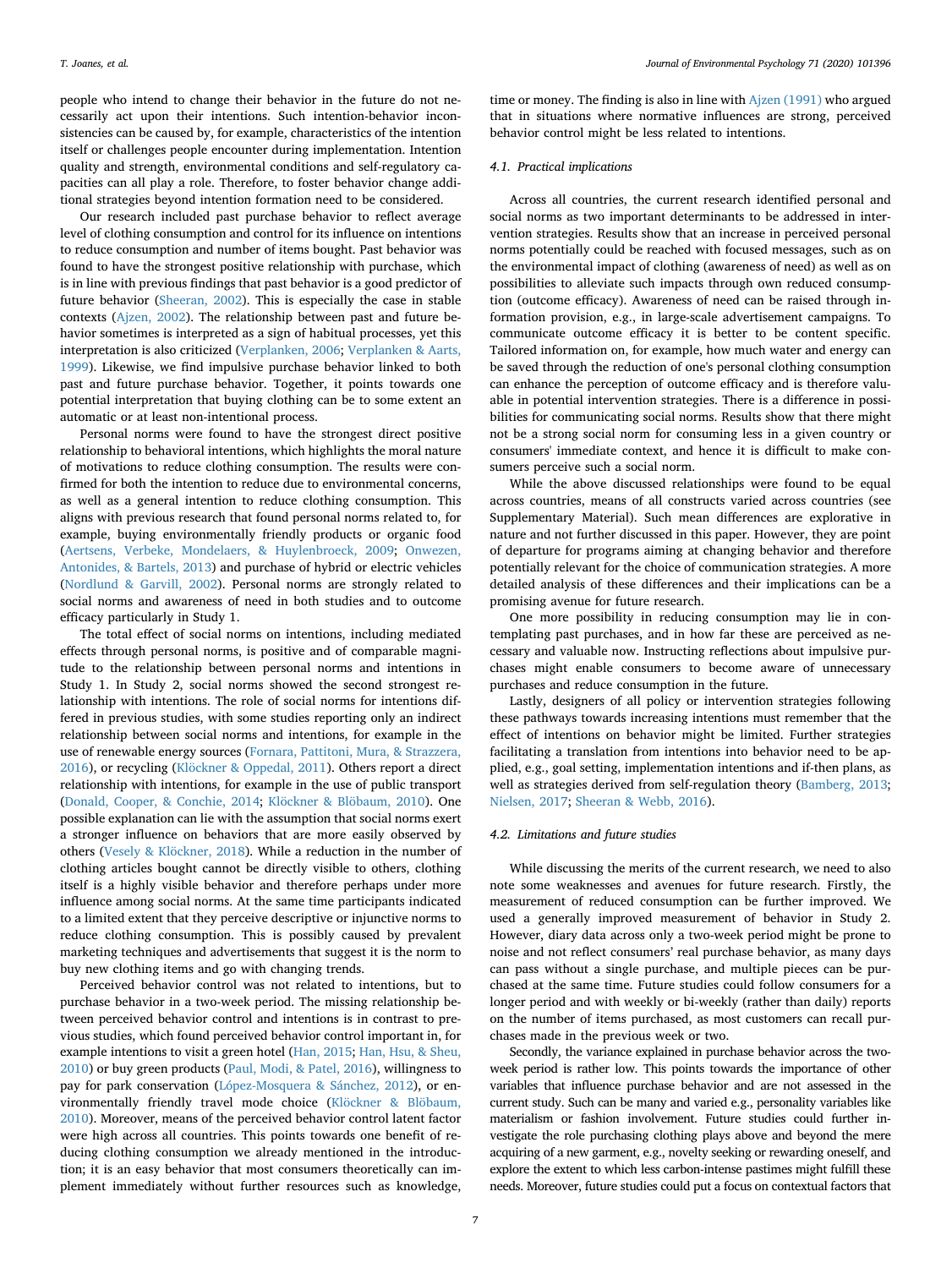might have an influence on the number of items purchased. Examples are contact with fashion advertisements (on social media, public spaces etc.) or proximity of clothing stores to home and on daily commutes.

Thirdly, while focusing on culturally similar countries has its advantages as described above, a look at emerging countries would be of merit in the future. Two large clothing markets come to mind as potential subjects for future comparisons: China and India. China's market for clothing consumption is comparable to the United States (US\$311,527m for 2018), even though the current average consumption per capita is far lower than in the countries we chose (22 pieces). India similarly has a large market (US\$86,178m for 2018) with again a comparatively low average per capita of 18 pieces. For both countries, prognoses are that the market will grow and per capita consumption increase. While these emerging countries are completely within their rights to aim for more material wealth, this aspiration is in tension with the 2 °C goal. Studies exploring this conflicting issue, how it is perceived among consumers in emerging countries and what possible alternative pathways for development are imaginable and acceptable, add valuable insights for how to reach the 2 °C goal through working together globally.

## **Funding**

This work was supported by the Trash-2-Cash project (grant agreement No. 646226) funded by the European Community under the Horizon2020 program and the Mistra Future Fashion Project Phase II funded by the Swedish Mistra Foundation. The funding sources do not hold any competing interest.

## **CRediT authorship contribution statement**

**Tina Joanes:** Conceptualization, Methodology, Formal analysis, Investigation, Writing - original draft, Writing - review & editing. **Wencke Gwozdz:** Conceptualization, Methodology, Investigation, Writing - review & editing, Supervision. **Christian A. Klöckner:** Conceptualization, Writing - review & editing, Supervision.

## **Declaration of competing interest**

None.

## **APPENDIX A**

#### Single item measures

Behavior: daily clothing purchase question (*Study 2*)

How many items did you purchase? (If you purchased a multipack of a given product (e.g., a three-pack of socks) that counts as one purchase) **Intention** 

- (*Study 1*) In the following, please indicate what applies to you. In the next three months, when buying clothing items, I intend to ... Refrain from buying clothing about which I have environmental concerns (Strongly disagree (1) – Strongly agree (7))
- (*Study 2*) Please indicate how important the following goals are to you in relation to your clothing consumption. To reduce my clothing consumption (I don't have this goal (0) – Not very important (1) – Very important (7))

Seven-point Likert scales from strongly disagree to strongly agree

#### Personal norm

- No matter what other people think or do, my principles tell me that it is right to reduce my personal clothing consumption
- Reducing my personal clothing consumption is the right thing to do
- I feel a strong personal obligation to reduce my personal clothing consumption
- *Awareness of need* (Clothing production …)
- Uses vast amounts of energy and water
- Causes tremendous harm to the environment
- Uses vast amounts of hazardous chemicals
- *Ascription of responsibility* (Through my personal clothing consumption, I …)
- Am contributing to the harm done to the environment
- Am contributing to the amount of energy and water used in clothing production
- Am contributing to the use of hazardous chemicals in clothing production
- *Outcome efficacy* (Through my personal clothing consumption, I can …)
- reduce the environmental impact
- have an impact on water and energy savings
- have an impact on reducing the use of hazardous chemicals
- Social Norms
- Reduce their personal clothing consumption
- Are considering reducing their personal clothing consumption
- Expect me to reduce my personal clothing consumption
- Suggest that I should reduce my personal clothing consumption

Perceived behavior control

- If I want to, I will be able to reduce my personal clothing consumption in the next three months
- It is mostly up to me whether or not to reduce my personal clothing consumption in the next three months
- I will have control over reducing my personal clothing consumption within the next three months
- Impulsive purchase behavior
- I buy things I don't need
- I buy things I don't plan to buy
- I consider myself an impulse purchaser

#### Seven-point semantic differential scale with four polar adjectives

## Attitudes

- Unimportant Important
- Foolish Wise
- Harmful Beneficial
- Worthless Valuable

Note: Items were the same across Study 1 and Study 2 if not stated otherwise.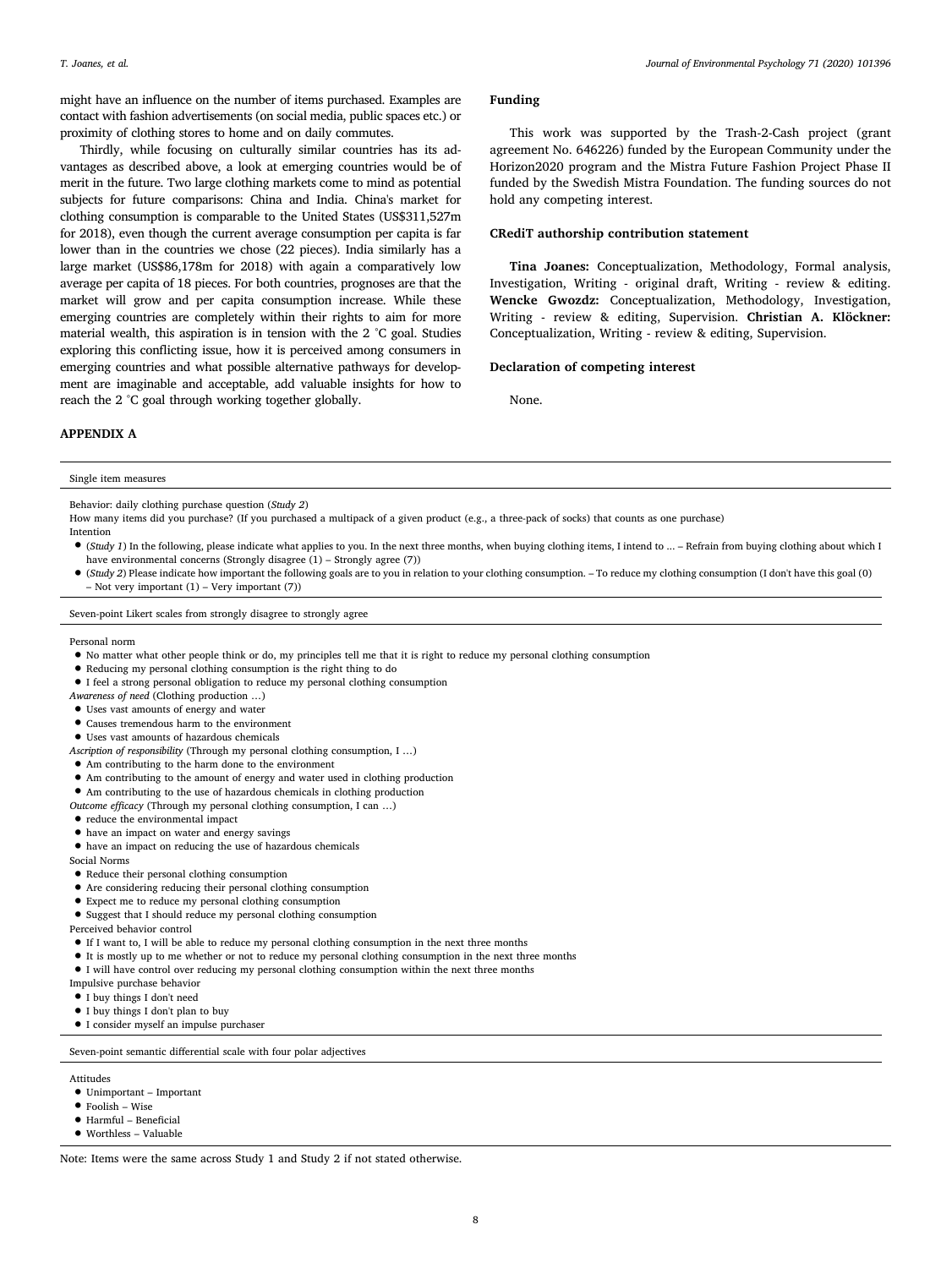## **Appendix B. Supplementary data**

Supplementary data to this article can be found online at <https://doi.org/10.1016/j.jenvp.2020.101396>.

#### **References**

- <span id="page-8-46"></span>[Aertsens, J., Verbeke, W., Mondelaers, K., & Huylenbroeck, G. Van \(2009\). Personal de](http://refhub.elsevier.com/S0272-4944(18)30711-4/sref1)[terminants of organic food consumption: A review.](http://refhub.elsevier.com/S0272-4944(18)30711-4/sref1) *British Food Journal, 111*(10), [1140–1167](http://refhub.elsevier.com/S0272-4944(18)30711-4/sref1).
- <span id="page-8-18"></span>[Ajzen, I. \(1991\). The theory of planned behavior.](http://refhub.elsevier.com/S0272-4944(18)30711-4/sref2) *Organizational Behavior and Human [Decision Processes, 50](http://refhub.elsevier.com/S0272-4944(18)30711-4/sref2)*, 179–211.
- <span id="page-8-45"></span>[Ajzen, I. \(2002\). Residual effects of past on later behavior: Habituation and reasoned](http://refhub.elsevier.com/S0272-4944(18)30711-4/sref3) action perspectives. *[Personality and Social Psychology Review, 6](http://refhub.elsevier.com/S0272-4944(18)30711-4/sref3)*(2), 107–122.
- <span id="page-8-55"></span>[Bamberg, S. \(2013\). Applying the stage model of self-regulated behavioral change in a car](http://refhub.elsevier.com/S0272-4944(18)30711-4/sref4) use reduction intervention. *[Journal of Environmental Psychology, 33](http://refhub.elsevier.com/S0272-4944(18)30711-4/sref4)*, 68–75.
- <span id="page-8-29"></span>[Berry, J. W., Poortinga, Y. H., Segall, M. H., & Dasen, P. R. \(2002\).](http://refhub.elsevier.com/S0272-4944(18)30711-4/sref5) *Cross-cultural psy[chology: Research and applications.](http://refhub.elsevier.com/S0272-4944(18)30711-4/sref5)* Cambridge University Press.
- <span id="page-8-32"></span>[Boehnke, K., Lietz, P., Schreier, M., & Wilhelm, A. \(2011\). Sampling: The selection of](http://refhub.elsevier.com/S0272-4944(18)30711-4/sref6) [cases for culturally comparative psychological research. In D. Matsumoto, & F. J. R.](http://refhub.elsevier.com/S0272-4944(18)30711-4/sref6) van de Vijver (Eds.). *[Culture and psychology. Cross-cultural research methods in psy](http://refhub.elsevier.com/S0272-4944(18)30711-4/sref6)chology* [\(pp. 101–129\). New York, NY, US: Cambridge University Press](http://refhub.elsevier.com/S0272-4944(18)30711-4/sref6).
- <span id="page-8-33"></span>[Boer, D., Hanke, K., & He, J. \(2018\). On detecting systematic measurement error in cross](http://refhub.elsevier.com/S0272-4944(18)30711-4/sref7)[cultural research: A review and critical reflection on equivalence and invariance tests.](http://refhub.elsevier.com/S0272-4944(18)30711-4/sref7) *[Journal of Cross-Cultural Psychology, 49](http://refhub.elsevier.com/S0272-4944(18)30711-4/sref7)*(5), 713–734.
- <span id="page-8-12"></span>[Capstick, S., Lorenzoni, I., Corner, A., & Whitmarsh, L. \(2014\). Prospects for radical](http://refhub.elsevier.com/S0272-4944(18)30711-4/sref8) [emissions reduction through behavior and lifestyle change.](http://refhub.elsevier.com/S0272-4944(18)30711-4/sref8) *Carbon Management, 5*(4), [429–445](http://refhub.elsevier.com/S0272-4944(18)30711-4/sref8).
- <span id="page-8-13"></span>[Chatzidakis, A., & Lee, M. S. W. \(2013\). Anti-consumption as the study of reasons against.](http://refhub.elsevier.com/S0272-4944(18)30711-4/sref9) *[Journal of Macromarketing, 33](http://refhub.elsevier.com/S0272-4944(18)30711-4/sref9)*(3), 190–203.
- <span id="page-8-37"></span>[Cheung, G., & Rensvold, R. B. \(1999\). Testing factorial invariance across groups: A](http://refhub.elsevier.com/S0272-4944(18)30711-4/sref10) [conceptualisation and proposed new method.](http://refhub.elsevier.com/S0272-4944(18)30711-4/sref10) *Journal of Management, 25*(1), 1–27.
- <span id="page-8-7"></span>[Choudhury, A. K. R. \(2014\). Environmental impacts of the textile industry and its as](http://refhub.elsevier.com/S0272-4944(18)30711-4/sref11)[sessment through life cycle assessment. In S. S. Muthu \(Ed.\).](http://refhub.elsevier.com/S0272-4944(18)30711-4/sref11) *Roadmap to sustainable [textiles and clothing – environmental and social aspects of textiles and clothing supply](http://refhub.elsevier.com/S0272-4944(18)30711-4/sref11) chain (1–39*[. Singapore: Springer.](http://refhub.elsevier.com/S0272-4944(18)30711-4/sref11)
- <span id="page-8-1"></span>[Cox, J., & Dittmar, H. \(1995\). The functions of clothes and clothing \(dis\)satisfaction: A](http://refhub.elsevier.com/S0272-4944(18)30711-4/sref12) [gender analysis among British students.](http://refhub.elsevier.com/S0272-4944(18)30711-4/sref12) *Journal of Consumer Policy, 18*(2–3), [237–265](http://refhub.elsevier.com/S0272-4944(18)30711-4/sref12).
- <span id="page-8-9"></span>[Crane, D., & Bovone, L. \(2006\). Approaches to material culture: The sociology of fashion](http://refhub.elsevier.com/S0272-4944(18)30711-4/sref13) [and clothing.](http://refhub.elsevier.com/S0272-4944(18)30711-4/sref13) *Poetics, 34*, 319–333.
- <span id="page-8-43"></span>[Davies, J., Foxall, G. R., & Pallister, J. \(2002\). Beyond the intention–behaviour mythology](http://refhub.elsevier.com/S0272-4944(18)30711-4/sref14) [an integrated model of recycling.](http://refhub.elsevier.com/S0272-4944(18)30711-4/sref14) *Marketing Theory, 2*(1), 29–113.
- <span id="page-8-24"></span>[De Groot, J. I. M., & Steg, L. \(2009\). Morality and prosocial behavior: The role of](http://refhub.elsevier.com/S0272-4944(18)30711-4/sref15) [awareness, responsibility, and norms in the norm activation theory.](http://refhub.elsevier.com/S0272-4944(18)30711-4/sref15) *The Journal of [Social Psychology, 149](http://refhub.elsevier.com/S0272-4944(18)30711-4/sref15)*(4), 425–449.
- <span id="page-8-8"></span>[Dickson, M. A., Loker, S., & Eckman, M. \(2009\).](http://refhub.elsevier.com/S0272-4944(18)30711-4/sref16) *Social responsibility in the global apparel industry.* [New York: Fairchild Books](http://refhub.elsevier.com/S0272-4944(18)30711-4/sref16).
- <span id="page-8-50"></span>[Donald, I. J., Cooper, S. R., & Conchie, S. M. \(2014\). An extended theory of planned](http://refhub.elsevier.com/S0272-4944(18)30711-4/sref17) [behaviour model of the psychological factors affecting commuters' transport mode](http://refhub.elsevier.com/S0272-4944(18)30711-4/sref17) use. *[Journal of Environmental Psychology, 40](http://refhub.elsevier.com/S0272-4944(18)30711-4/sref17)*, 39–48.
- <span id="page-8-2"></span>[Entwistle, J., & Wilson, E. \(2001\). Introduction: Body dressing. In J. Entwistle, & E.](http://refhub.elsevier.com/S0272-4944(18)30711-4/sref18) [Wilson \(Eds.\).](http://refhub.elsevier.com/S0272-4944(18)30711-4/sref18) *Body dressing*(pp. 1–9).
- <span id="page-8-38"></span>[Fischer, R., & Poortinga, Y. H. \(2018\). Addressing methodological challenges in culture](http://refhub.elsevier.com/S0272-4944(18)30711-4/sref19)comparative research. *[Journal of Cross-Cultural Research, 49](http://refhub.elsevier.com/S0272-4944(18)30711-4/sref19)* (Special Issue: [Reflections on Methods & Theory\)](http://refhub.elsevier.com/S0272-4944(18)30711-4/sref19).
- <span id="page-8-49"></span>[Fornara, F., Pattitoni, P., Mura, M., & Strazzera, E. \(2016\). Predicting intention to im](http://refhub.elsevier.com/S0272-4944(18)30711-4/sref20)[prove household energy efficiency: The role of value-belief-norm theory, normative](http://refhub.elsevier.com/S0272-4944(18)30711-4/sref20) [and informational influence, and specific attitude.](http://refhub.elsevier.com/S0272-4944(18)30711-4/sref20) *Journal of Environmental [Psychology, 45](http://refhub.elsevier.com/S0272-4944(18)30711-4/sref20)*, 1–10.
- <span id="page-8-40"></span>[French, B. F., & Finch, H. W. \(2006\). Confirmatory factor Analytic procedures for the](http://refhub.elsevier.com/S0272-4944(18)30711-4/sref21) [determination of measurement invariance.](http://refhub.elsevier.com/S0272-4944(18)30711-4/sref21) *Structural Equation Modeling, 13*(3), [378–402](http://refhub.elsevier.com/S0272-4944(18)30711-4/sref21).
- <span id="page-8-14"></span>[García-de-Frutos, N., Ortega-Egea, J. M., & Martínez-del-Río, J. \(2016\). Anti-consumption](http://refhub.elsevier.com/S0272-4944(18)30711-4/sref22) [for environmental sustainability: Conceptualization, review, and multilevel research](http://refhub.elsevier.com/S0272-4944(18)30711-4/sref22) directions. *[Journal of Business Ethics,](http://refhub.elsevier.com/S0272-4944(18)30711-4/sref22)* 1–25.
- <span id="page-8-44"></span>[Gollwitzer, P. M., Fujita, K., & Oettingen, G. \(2008\). Planning and the implementation of](http://refhub.elsevier.com/S0272-4944(18)30711-4/sref23) goals. In R. F. Baumeister (Ed.). *[Handbook of self-regulation: Research, theory and ap](http://refhub.elsevier.com/S0272-4944(18)30711-4/sref23)plications* [\(pp. 211–228\). New York: Guilford Press](http://refhub.elsevier.com/S0272-4944(18)30711-4/sref23).
- <span id="page-8-17"></span>[Gwozdz, W., Nielsen, K. S., & Müller, T. \(2017\). An environmental perspective on clothing](http://refhub.elsevier.com/S0272-4944(18)30711-4/sref24) [consumption: Consumer segments and their behavioral patterns.](http://refhub.elsevier.com/S0272-4944(18)30711-4/sref24) *Sustainability, 9*(5), [762–789](http://refhub.elsevier.com/S0272-4944(18)30711-4/sref24).
- <span id="page-8-51"></span>[Han, H. \(2015\). Travelers' pro-environmental behavior in a green lodging context:](http://refhub.elsevier.com/S0272-4944(18)30711-4/sref25) [Converging value-belief-norm theory and the theory of planned behavior.](http://refhub.elsevier.com/S0272-4944(18)30711-4/sref25) *Tourism [Management, 47](http://refhub.elsevier.com/S0272-4944(18)30711-4/sref25)*, 164–177.
- <span id="page-8-52"></span>[Han, H., Hsu, L. T., Jane\), & Sheu, C. \(2010\). Application of the Theory of Planned](http://refhub.elsevier.com/S0272-4944(18)30711-4/sref26) [Behavior to green hotel choice: Testing the effect of environmental friendly activities.](http://refhub.elsevier.com/S0272-4944(18)30711-4/sref26) *[Tourism Management, 31](http://refhub.elsevier.com/S0272-4944(18)30711-4/sref26)*(3), 325–334.
- <span id="page-8-3"></span>[Holmlund, M., Hagman, A., & Polsa, P. \(2011\). An exploration of how mature women buy](http://refhub.elsevier.com/S0272-4944(18)30711-4/sref27) [clothing: Empirical insights and a model.](http://refhub.elsevier.com/S0272-4944(18)30711-4/sref27) *Journal of Fashion Marketing and [Management: International Journal, 15](http://refhub.elsevier.com/S0272-4944(18)30711-4/sref27)*(1), 108–122.
- <span id="page-8-4"></span>[Hsu, H. J., & Burns, L. D. \(2002\). Clothing evaluative criteria: A cross-national compar](http://refhub.elsevier.com/S0272-4944(18)30711-4/sref28)[ison of Taiwanese and United States consumers.](http://refhub.elsevier.com/S0272-4944(18)30711-4/sref28) *Clothing and Textiles Research Journal,*

*20*[\(4\), 246–252.](http://refhub.elsevier.com/S0272-4944(18)30711-4/sref28)

- <span id="page-8-41"></span>[Hu, L. T., & Bentler, P. M. \(1999\). Cutoff criteria for fit indexes in covariance structure](http://refhub.elsevier.com/S0272-4944(18)30711-4/sref29) [analysis: Conventional criteria versus new alternatives.](http://refhub.elsevier.com/S0272-4944(18)30711-4/sref29) *Structural Equation Modeling: [A Multidisciplinary Journal, 6](http://refhub.elsevier.com/S0272-4944(18)30711-4/sref29)*(1), 1–55.
- <span id="page-8-25"></span>[Huijts, N. M. A., Molin, E. J. E., & van Wee, B. \(2014\). Hydrogen fuel station acceptance:](http://refhub.elsevier.com/S0272-4944(18)30711-4/sref30) [A structural equation model based on the technology acceptance framework.](http://refhub.elsevier.com/S0272-4944(18)30711-4/sref30) *Journal [of Environmental Psychology, 38](http://refhub.elsevier.com/S0272-4944(18)30711-4/sref30)*, 153–166.
- <span id="page-8-39"></span>[Iacobucci, D. \(2010\). Structural equations modeling: Fit Indices, sample size, and ad](http://refhub.elsevier.com/S0272-4944(18)30711-4/sref31)vanced topics. *[Journal of Consumer Psychology, 20](http://refhub.elsevier.com/S0272-4944(18)30711-4/sref31)*(1), 90–98.
- <span id="page-8-6"></span>[Ivanova, D., Stadler, K., Steen-Olsen, K., Wood, R., Vita, G., Tukker, A., et al. \(2016\).](http://refhub.elsevier.com/S0272-4944(18)30711-4/sref32) [Environmental impact assessment of household consumption.](http://refhub.elsevier.com/S0272-4944(18)30711-4/sref32) *Journal of Industrial Ecology, 20*[\(3\), 526–536](http://refhub.elsevier.com/S0272-4944(18)30711-4/sref32).
- <span id="page-8-5"></span>[Kamalha, E., Zeng, Y., Mwasiagi, J. I., & Kyatuheire, S. \(2013\). The comfort dimension; a](http://refhub.elsevier.com/S0272-4944(18)30711-4/sref33) [review of perception in clothing.](http://refhub.elsevier.com/S0272-4944(18)30711-4/sref33) *Journal of Sensory Studies, 28*(6), 423–444.
- <span id="page-8-15"></span>[Klöckner, C. A. \(2013\). A comprehensive model of the psychology of environmental be](http://refhub.elsevier.com/S0272-4944(18)30711-4/sref34)haviour – a meta-analysis. *[Global Environmental Change, 23](http://refhub.elsevier.com/S0272-4944(18)30711-4/sref34)*(5), 1028–1038.
- <span id="page-8-16"></span>Klöckner, C. A. (2015). *[The psychology of pro-environmental communication: Beyond stan](http://refhub.elsevier.com/S0272-4944(18)30711-4/sref35)dard information strategies.* [New York: Palgrave Macmillan](http://refhub.elsevier.com/S0272-4944(18)30711-4/sref35).
- <span id="page-8-19"></span>[Klöckner, C. A., & Blöbaum, A. \(2010\). A comprehensive action determination model:](http://refhub.elsevier.com/S0272-4944(18)30711-4/sref36) [Toward a broader understanding of ecological behaviour using the example of travel](http://refhub.elsevier.com/S0272-4944(18)30711-4/sref36) mode choice. *[Journal of Environmental Psychology, 30](http://refhub.elsevier.com/S0272-4944(18)30711-4/sref36)*(4), 574–586.
- <span id="page-8-26"></span>[Klöckner, C. A., & Matthies, E. \(2004\). How habits interfere with norm directed beha](http://refhub.elsevier.com/S0272-4944(18)30711-4/sref37)[viour—a normative decision-making model for travel mode choice.](http://refhub.elsevier.com/S0272-4944(18)30711-4/sref37) *Journal of [Environmental Psychology, 24](http://refhub.elsevier.com/S0272-4944(18)30711-4/sref37)*, 319–327.
- <span id="page-8-21"></span>[Klöckner, C. A., & Oppedal, I. O. \(2011\). General vs. domain specific recycling behaviour](http://refhub.elsevier.com/S0272-4944(18)30711-4/sref38)  [applying a multilevel comprehensive action determination model to recycling in](http://refhub.elsevier.com/S0272-4944(18)30711-4/sref38) Norwegian student homes. *[Resources, Conservation and Recycling, 55](http://refhub.elsevier.com/S0272-4944(18)30711-4/sref38)*(4), 463–471.
- <span id="page-8-27"></span>[Kurz, T., Gardner, B., Verplanken, B., & Abraham, C. \(2015\). Habitual behaviors or](http://refhub.elsevier.com/S0272-4944(18)30711-4/sref39) [patterns of practice? Explaining and changing repetitive climate-relevant actions.](http://refhub.elsevier.com/S0272-4944(18)30711-4/sref39) *[Wiley Interdisciplinary Reviews: Climate Change, 6](http://refhub.elsevier.com/S0272-4944(18)30711-4/sref39)*(1), 113–128.
- <span id="page-8-54"></span>[López-Mosquera, N., & Sánchez, M. \(2012\). Theory of Planned Behavior and the Value-](http://refhub.elsevier.com/S0272-4944(18)30711-4/sref40)[Belief-Norm Theory explaining willingness to pay for a suburban park.](http://refhub.elsevier.com/S0272-4944(18)30711-4/sref40) *Journal of [Environmental Management, 113](http://refhub.elsevier.com/S0272-4944(18)30711-4/sref40)*, 251–262.
- <span id="page-8-11"></span>[Martínez-Alier, J., Pascual, U., Vivien, F. D., & Zaccai, E. \(2010\). Sustainable de-growth:](http://refhub.elsevier.com/S0272-4944(18)30711-4/sref41) [Mapping the context, criticisms and future prospects of an emergent paradigm.](http://refhub.elsevier.com/S0272-4944(18)30711-4/sref41) *[Ecological Economics, 69](http://refhub.elsevier.com/S0272-4944(18)30711-4/sref41)*(9), 1741–1747.
- <span id="page-8-10"></span>[McDonagh, P., & Prothero, A. \(2015\). Unpacking corporate sustainability: Sustainable](http://refhub.elsevier.com/S0272-4944(18)30711-4/sref42) [communication, waste and the 3Rs in network society. In K. M. Ekström \(Ed.\).](http://refhub.elsevier.com/S0272-4944(18)30711-4/sref42) *Waste [management and sustainable consumption](http://refhub.elsevier.com/S0272-4944(18)30711-4/sref42)* (pp. 166–183). New York: Routledge.
- <span id="page-8-20"></span>[Nayum, A., & Klöckner, C. A. \(2014\). A comprehensive socio-psychological approach to](http://refhub.elsevier.com/S0272-4944(18)30711-4/sref43) car type choice. *[Journal of Environmental Psychology, 40](http://refhub.elsevier.com/S0272-4944(18)30711-4/sref43)*, 401–411.
- <span id="page-8-36"></span>Nayum, A., Klöckner, C. A., & Mehmetoglu, M. (2016). Comparison of socio-psychological characteristics of conventional and battery electric car buyers. *Travel Behaviour and Society, 3*, 8–20. [https://doi.org/10.1016/j.tbs.2015.03.005.](https://doi.org/10.1016/j.tbs.2015.03.005)
- <span id="page-8-56"></span>[Nielsen, K. S. \(2017\). From prediction to process: A self-regulation account of environ](http://refhub.elsevier.com/S0272-4944(18)30711-4/sref44)mental behavior change. *[Journal of Environmental Psychology, 51](http://refhub.elsevier.com/S0272-4944(18)30711-4/sref44)*, 189–198.
- <span id="page-8-48"></span>[Nordlund, A. M., & Garvill, J. \(2002\). Value structures behind proenvironmental beha](http://refhub.elsevier.com/S0272-4944(18)30711-4/sref45)vior. *[Environment and Behavior, 34](http://refhub.elsevier.com/S0272-4944(18)30711-4/sref45)*(6), 740–756.
- <span id="page-8-35"></span>Office for National Statistics (2016). *Overview of the UK population.* February 2016, retrieved on [https://www.ons.gov.uk/peoplepopulationandcommunity/](https://www.ons.gov.uk/peoplepopulationandcommunity/populationandmigration/populationestimates/articles/overviewoftheukpopulation/february2016) [populationandmigration/populationestimates/articles/overviewoftheukpopulation/](https://www.ons.gov.uk/peoplepopulationandcommunity/populationandmigration/populationestimates/articles/overviewoftheukpopulation/february2016) [february2016,](https://www.ons.gov.uk/peoplepopulationandcommunity/populationandmigration/populationestimates/articles/overviewoftheukpopulation/february2016) Accessed date: 11 March 2019.
- <span id="page-8-34"></span>Office for National Statistics (2019). *Distribution of median and mean income and tax by age range and gender.* retrieved on [https://www.gov.uk/government/statistics/](https://www.gov.uk/government/statistics/distribution-of-median-and-mean-income-and-tax-by-age-range-and-gender-2010-to-2011) [distribution-of-median-and-mean-income-and-tax-by-age-range-and-gender-2010-to-](https://www.gov.uk/government/statistics/distribution-of-median-and-mean-income-and-tax-by-age-range-and-gender-2010-to-2011)[2011,](https://www.gov.uk/government/statistics/distribution-of-median-and-mean-income-and-tax-by-age-range-and-gender-2010-to-2011) Accessed date: 11 March 2019.
- <span id="page-8-23"></span>[Ofstad, S., Tobolova, M., Nayum, A., & Klöckner, C. \(2017\). Understanding the me](http://refhub.elsevier.com/S0272-4944(18)30711-4/sref48)[chanisms behind changing people's recycling behavior at work by applying a com](http://refhub.elsevier.com/S0272-4944(18)30711-4/sref48)[prehensive action determination model.](http://refhub.elsevier.com/S0272-4944(18)30711-4/sref48) *Sustainability, 9*(2), 204.
- <span id="page-8-47"></span>[Onwezen, M. C., Antonides, G., & Bartels, J. \(2013\). The Norm Activation Theory: An](http://refhub.elsevier.com/S0272-4944(18)30711-4/sref49) [exploration of the functions of anticipated pride and guilt in pro-environmental be](http://refhub.elsevier.com/S0272-4944(18)30711-4/sref49)haviour. *[Journal of Economic Psychology, 39](http://refhub.elsevier.com/S0272-4944(18)30711-4/sref49)*, 141–153.
- <span id="page-8-53"></span>[Paul, J., Modi, A., & Patel, J. \(2016\). Predicting green product consumption using theory](http://refhub.elsevier.com/S0272-4944(18)30711-4/sref50) of planned behavior and reasoned action. *[Journal of Retailing and Consumer Services,](http://refhub.elsevier.com/S0272-4944(18)30711-4/sref50) 29*[, 123–134](http://refhub.elsevier.com/S0272-4944(18)30711-4/sref50).
- <span id="page-8-30"></span>[Poortinga, Y. H. \(2013\). Research on culture in psychology: Taking stock and looking](http://refhub.elsevier.com/S0272-4944(18)30711-4/sref51) forward. *[Acta de Investigación Psicológica, 3](http://refhub.elsevier.com/S0272-4944(18)30711-4/sref51)*(2), 1136–1148.
- <span id="page-8-31"></span>[Poortinga, Y. \(2015\). Is "culture" a workable concept for \(Cross\)Cultural psychology?](http://refhub.elsevier.com/S0272-4944(18)30711-4/sref52) *[Online Readins in Psychology and Culture, 2](http://refhub.elsevier.com/S0272-4944(18)30711-4/sref52)*(1).
- <span id="page-8-42"></span>[Putnick, D. L., & Bornstein, M. H. \(2016\). Measurement invariance conventions and re](http://refhub.elsevier.com/S0272-4944(18)30711-4/sref53)[porting: The state of the art and future directions for psychological research.](http://refhub.elsevier.com/S0272-4944(18)30711-4/sref53) *[Developmental Review, 41](http://refhub.elsevier.com/S0272-4944(18)30711-4/sref53)*, 71–90.
- <span id="page-8-0"></span>[Raftery, A. E., Zimmer, A., Frierson, D. M. W., Startz, R., & Liu, P. \(2017\). Less than 2 °c](http://refhub.elsevier.com/S0272-4944(18)30711-4/sref54) [warming by 2100 unlikely.](http://refhub.elsevier.com/S0272-4944(18)30711-4/sref54) *Nature Climate Change, 7*(9), 637–641.
- <span id="page-8-22"></span>[Richter, I., & Klöckner, C. A. \(2017\). The psychology of sustainable seafood consumption:](http://refhub.elsevier.com/S0272-4944(18)30711-4/sref55) [A comprehensive approach.](http://refhub.elsevier.com/S0272-4944(18)30711-4/sref55) *Foods, 6*(10), 86.
- <span id="page-8-28"></span>[Ridgway, N. M., Kukar-Kinney, M., & Monroe, K. B. \(2008\). An expanded con](http://refhub.elsevier.com/S0272-4944(18)30711-4/sref56)[ceptualization and a new measure of compulsive buying.](http://refhub.elsevier.com/S0272-4944(18)30711-4/sref56) *Journal of Consumer Research, 35*[\(4\), 622–639](http://refhub.elsevier.com/S0272-4944(18)30711-4/sref56).